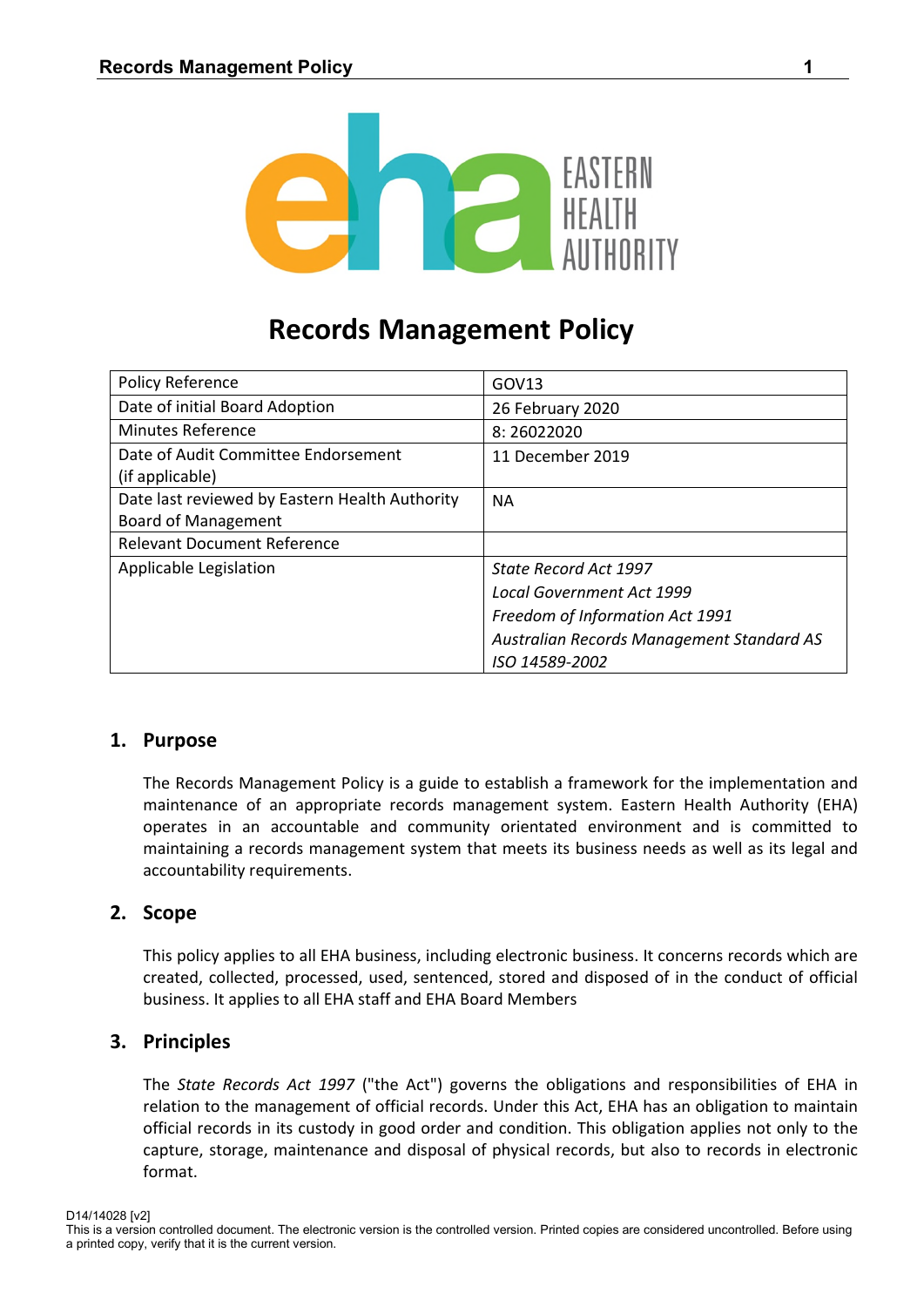An official record is defined in section 3 of the Act to mean a record made or received by EHA in the conduct of its business. This means that, because EHA Staff and Board Members variously act as representatives of EHA, any record created, sent, received, forwarded or transmitted by EHA Staff or Board Members in the performance and discharge of their functions and duties may be classified as an official record. However, records that are merely transitory, temporary, personal or private in nature will fall outside the definition of "*official records*".

 The establishment of an effective and efficient record keeping environment ensures standardisation, protection and retrieval of information improving levels of quality customer service.

 Good records management is of key importance to good governance. Records are vital ingredients in the support of EHA's ongoing business activities. EHA is committed to managing its records of continuing value and their timely transfer to the State Records Office in accordance with the Act, and best practice standards.

 In addition to its record management obligations under the Act, EHA is obliged to keep adequate records in order to fulfill its responsibilities under other Acts such as the *Freedom of Information Act 1991*, as well as fulfilling legal processes, such as discovery and subpoenas. Records may also be required by Royal Commissions, the Ombudsman, the Courts, auditors and other people or bodies.

 This Policy provides the procedural framework for EHA to effectively fulfill its records management obligations and to meet the statutory requirements upon it.

## **4. Definition**

Definitions for the purpose of this policy are:

| <b>Continuing Value</b> | records of continuing value are those that contain information that is of<br>administrative, legal, fiscal, evidential or historical value to EHA.                                                          |  |
|-------------------------|-------------------------------------------------------------------------------------------------------------------------------------------------------------------------------------------------------------|--|
| Dispose of              | to dispose of an official record means to:                                                                                                                                                                  |  |
|                         | destroy or abandon the record;<br>$\bullet$                                                                                                                                                                 |  |
|                         | carry out an act or process as a result of which it is no longer<br>٠<br>possible or reasonably practicable to reproduce the whole or a<br>part of the information contained in the record; or              |  |
|                         | transfer or deliver ownership or possession of or sell the record,<br>$\bullet$<br>or purport to do so                                                                                                      |  |
| <b>EHA Business</b>     | includes (but is not limited to) the provision of services, delivery of<br>programs, development of policies, making of decisions, performance of<br>EHA functions and other similar types of transactions. |  |
| <b>EHA</b> staff        | includes persons employed by EHA, volunteers, trainees, work<br>experience placements, independent consultants and contractors and<br>other authorised personnel offered access to EHA's resources.         |  |

D14/14028 [v2] This is a version controlled document. The electronic version is the controlled version. Printed copies are considered uncontrolled. Before using a printed copy, verify that it is the current version.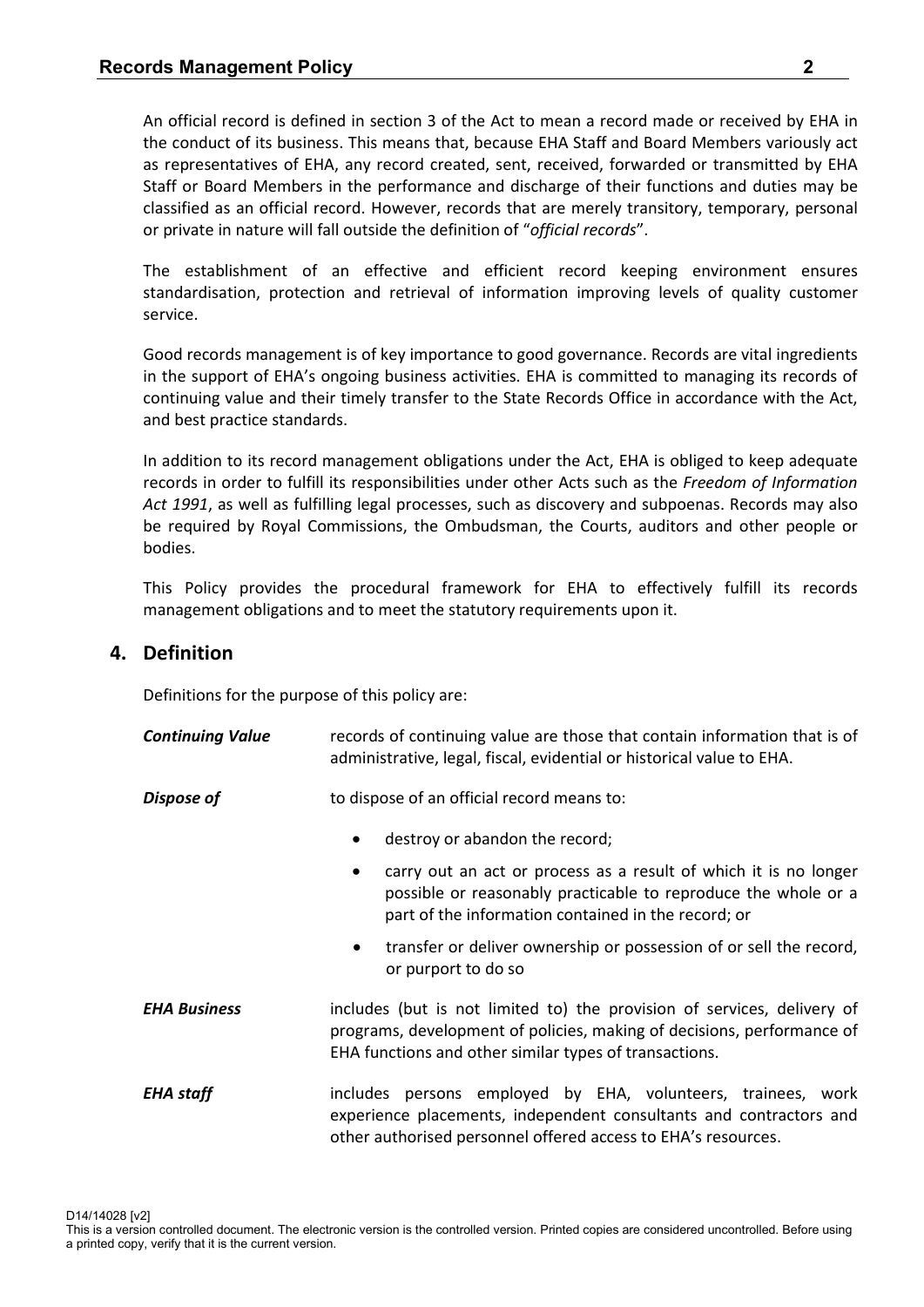*EHA Board Member* includes persons nominated by Constituent Councils to the EHA Board of Management.

**Email Is a service that enables people to exchange documents or messages in** electronic form. It is a system in which people can send and receive messages through their computers. Each person has a designated mailbox that stores messages sent by other users. You may retrieve, read and forward or re-transmit messages from your mailbox.

#### *Electronic Document Records Management System: EDRMS*

An automated system used to manage the creation, use, management and disposal of physical and electronically created documents and records for the purpose of:

- Supporting the creation, revision and management of digital documents
- Improving an organisations workflow
- Providing evidence of business activities

#### *Normal Administrative Practice (NAP)*

*Official Record* A record made or received by EHA in the conduct of its business, but does not include:

- a record made or received by an agency for delivery or transmission to another person or body (other than an agency) and so delivered or transmitted; or
- a record made by an agency as a draft only and not for further use or reference; or
- a record received into or made for the collection of a library, museum or art gallery and not otherwise associated with the business of the agency; or
- a Commonwealth record as defined by the *Archives Act 1983* of the Commonwealth or an Act of the Commonwealth enacted in substitution for that Act; or
- a record that has been transferred to the Commonwealth.

**Record A** record as defined by the *State Records Act, 1997* means:

written, graphic or pictorial matter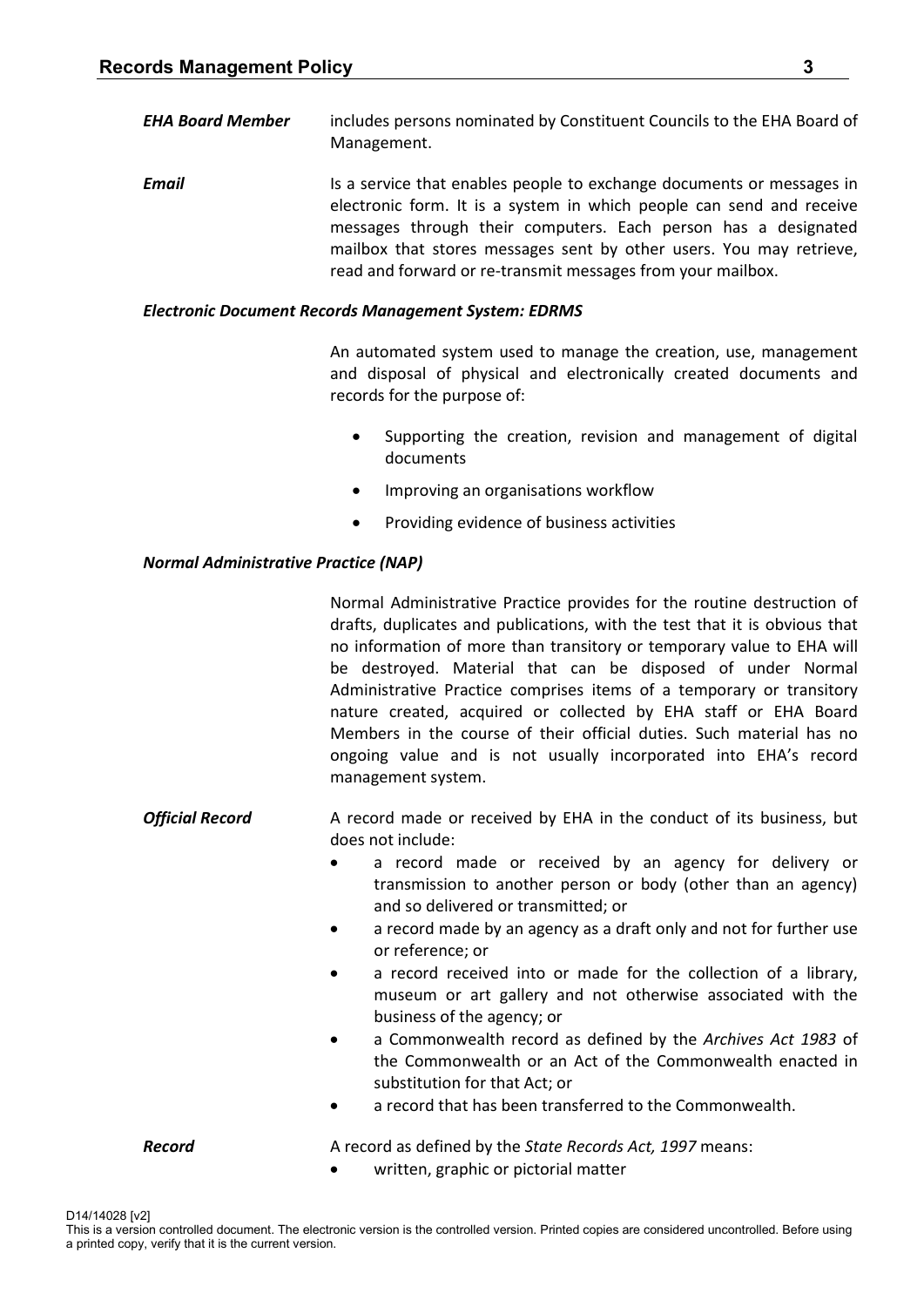a disk, tape, film or other object that contains information or from which information may be reproduced (with or without the aid of another object or device).

#### *Temporary/Transitory Record*

A record is transitory or temporary in nature if it is of little or no continuing value to EHA and only needs to be kept for a limited or short period of time, such as a few hours or a few days.

#### **5. Legislative Requirements**

- 5.1 The Policy is to be read and implemented in conjunction with relevant legislation, standards, policies and strategies, including: *State Records Act 1997*
	- 5.1.1 The State Records Act 1997 governs the obligations and responsibilities of Council in relation to the management of official records. Under the Act Council has an obligation to ensure that all official records in its custody are maintained in good order and condition.
- 5.2 Local Government Act 1999
	- 5.2.1 The Local Government Act 1999 assigns the overall responsibility and accountability for the proper management of official records to the Chief Executive Officer of the agency. All defined local government agencies under this Act have a statutory responsibility to enforce the State Records Act 1997.
- 5.3 Freedom of Information Act 1991
	- 5.3.1 The Freedom of Information Act 1991 defines the rights of the public to obtain access to information held by Council and to ensure that records held by Council concerning the personal affairs of members of the public are not incomplete, incorrect, out-of-date or misleading.
- 5.4 Australian Records Management Standard AS ISO 15489-2002
	- 5.4.1 The Australian Records Management Standard AS ISO 15489-2002 provides best practice guidance on managing records.

#### **6. Objectives**

EHA uses a compliant EDRMS to store, distribute and archive corporate records. The objectives of this records management system are to ensure:

 that the management of EHA's information resources and records management system provide timely and comprehensive information to meet operational business needs, accountability requirements and community expectations.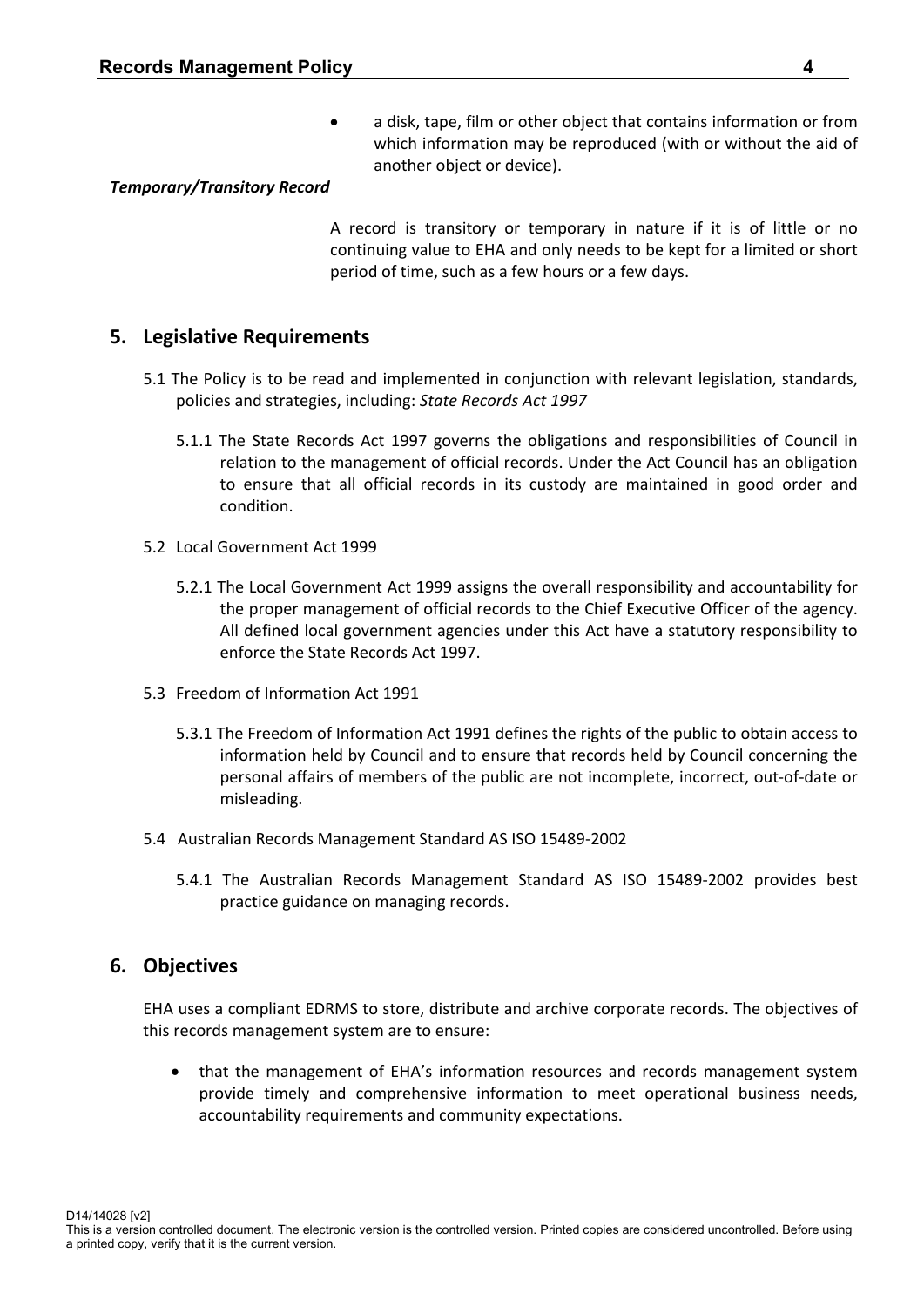the preservation of EHA's "*corporate memory*" through sound record keeping practices and the accurate capture of information to meet legal, evidential and accountability requirements.

## **7. Obligations of Record Users**

EHA staff and Board Members must not intentionally damage, alter, dispose of or remove official records of EHA without authorisation to do so. EHA staff and Board Members are required to handle EHA records with care and respect in a sensible manner to avoid damaging records and with a view to prolonging their life span. EHA staff and Board Members must not eat or drink near EHA records or in records storage areas.

EHA Staff and Board Members must ensure that EHA records in any format, including electronic documents and electronic messages, which they personally receive or send are to be captured into EHA's record keeping systems. Records must be readily accessible to meet business and accountability requirements. Staff members are required to follow authorised procedures in carrying out records management functions.

Electronic records are to be captured and maintained as functioning records by preserving their structure, context and content. In order to maintain their value as evidence, electronic records must be inviolate. That is, they cannot be altered or manipulated for as long as they are retained.

Personal record keeping systems for the capture of official records are prohibited. Records must be readily accessible to meet business and accountability requirements.

EHA staff or Board Members who do not comply with this Policy may be subject to disciplinary action under the relevant Code of Conduct Policy, and/or subject to criminal or civil proceedings. EHA staff and Board Members should report breaches of this Policy to the Chief Executive Officer of EHA.

## **8. Confidential Records**

If an EHA staff member or Board Member believes that a record is of a highly sensitive or confidential nature, he or she should advise the Chief Executive Officer of that view. It will be at the discretion of the Chief Executive Officer as to whether such information will then be treated as confidential and access to those records restricted.

## **9. Records Security**

The security of all EHA records is crucial, as records provide evidence of business transactions, support management decisions and ensure public accountability requirements are met. Records in all formats should be stored securely to prevent unauthorised access, destruction, alteration or removal.

EHA staff are responsible for the safe custody of all files and documents that are allocated to them. Sensitive or confidential information should be placed in a secure storage area when not in use.

EHA records are not to be stored at home or left in cars unattended as they could be lost or damaged or stolen.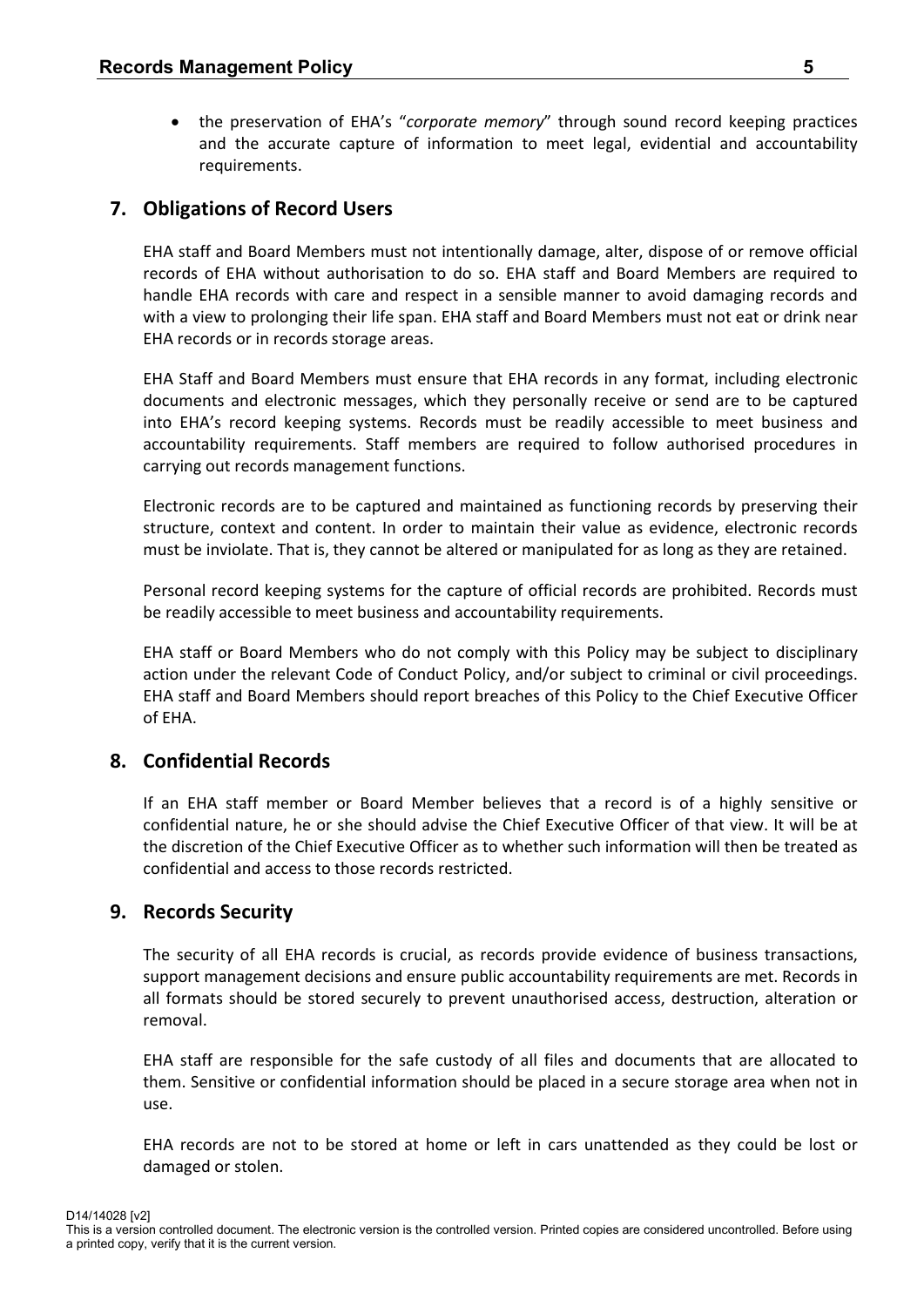## **10. Responsibilities**

#### **10.1. Chief Executive Officer**

The role of Chief Executive Officer of EHA, as prescribed by section 99 of the *Local Government Act 1999*, includes ensuring that records required under any legislation are properly kept and maintained.

## **10.2. Team Leader – Administration and Immunisation**

Responsibility for EHA's records management system is assigned to the Team Leader – Administration and Immunisation, under the supervision of the Chief Executive Officer. The Team Leader – Administration and Immunisation is directly accountable to the Chief Executive Officer.

The role of the Team Leader – Administration and Immunisation is to provide a strategic focus for record keeping throughout EHA and responsibility for:

- ensuring that official records are managed in accordance with the *State Records Act*;
- establishing records management policies and procedures for EHA as a whole;
- establishing corporate standards for record keeping and records management;
- measuring performance of EHA business units against these standards;
- providing consulting services to EHA staff and EHA Board Members;
- developing corporate electronic records management strategies;
- working with other managers of information resources to develop coherent information architecture across EHA;
- working with other accountability stakeholders, and management staff, to ensure record keeping systems support organisational and public accountability; and
- providing EHA staff and EHA Board Members with appropriate training and tools to allow them to meet their records managements responsibilities.

#### **10.3. Records Administrators of EHA**

The Records Administrators are operationally responsible for supporting the Team Leader – Administration and Immunisation in relation to records management and the efficient management of EHA Records (physical and electronic) incorporating sound record keeping principles and records management best practice guidelines.

The Records Administrators of EHA are responsible for the effective management and system administration of EHA's EDRMS.

The Records Administrators will assist EHA staff and Board Members in fulfilling their record keeping responsibilities and provide advice and training throughout the implementation of this policy, procedures and strategies.